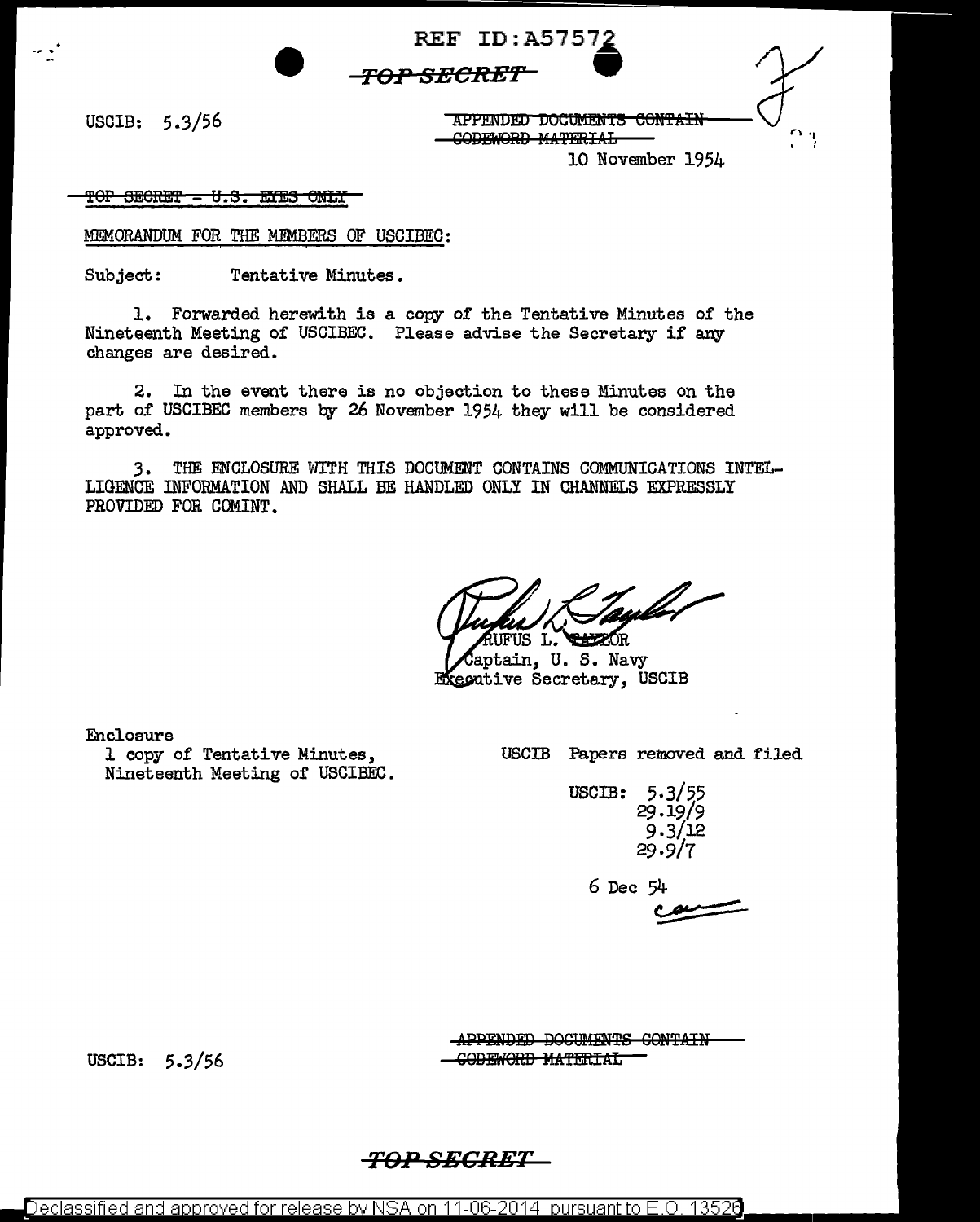## -CONFIRENTINATA57572

 $COMFIDENTIAL - U.S. EYES ONLT$ 

#### MINUTES OF THE NINETEENTH MEETING

### OF THE

#### USCIB EXECUTIVE COMMITTEE

#### Captain Rufus L. Taylor, USN, Chairman

 $\tilde{\phantom{a}}$ 

PRESENT:

 $\ddot{\phantom{a}}$ 

| DEFENSE:      | Mr. Philip J. Patton<br>(for Mr. William H. Godel)                             |
|---------------|--------------------------------------------------------------------------------|
| STATE:        | Mr. T. Achilles Polyzoides                                                     |
| FBI:          | Mr. S. D. Ellis                                                                |
| <b>NSA:</b>   | Captain Dwight M. Agnew, USN                                                   |
| CLA:          |                                                                                |
| ARMY:         | Lt. Colonel Richard Leffers                                                    |
| NAVY:         | Commander Frederick Welden<br>(for Captain William M. McCormick)               |
| AIR FORCE:    | It. Colonel Frank J. Harrold, Jr.                                              |
| SECRETARIAT:  | Mr. H. D. Jones<br>Mrs. D. O. Tucker                                           |
| ALSO PRESENT: | <b>OGA</b>                                                                     |
| DEFENSE:      | Mr. Robert E. Drake                                                            |
| STATE:        | Mr. Robert G. Walker                                                           |
| NSA:          | Captain J. S. Holtwick, USN<br>Mr. Benson K. Buffham<br>Mr. Nicholas M. Murphy |
| CIA:          | Mr. Frank B. Rowlett                                                           |

**CONFIDENTIAL**